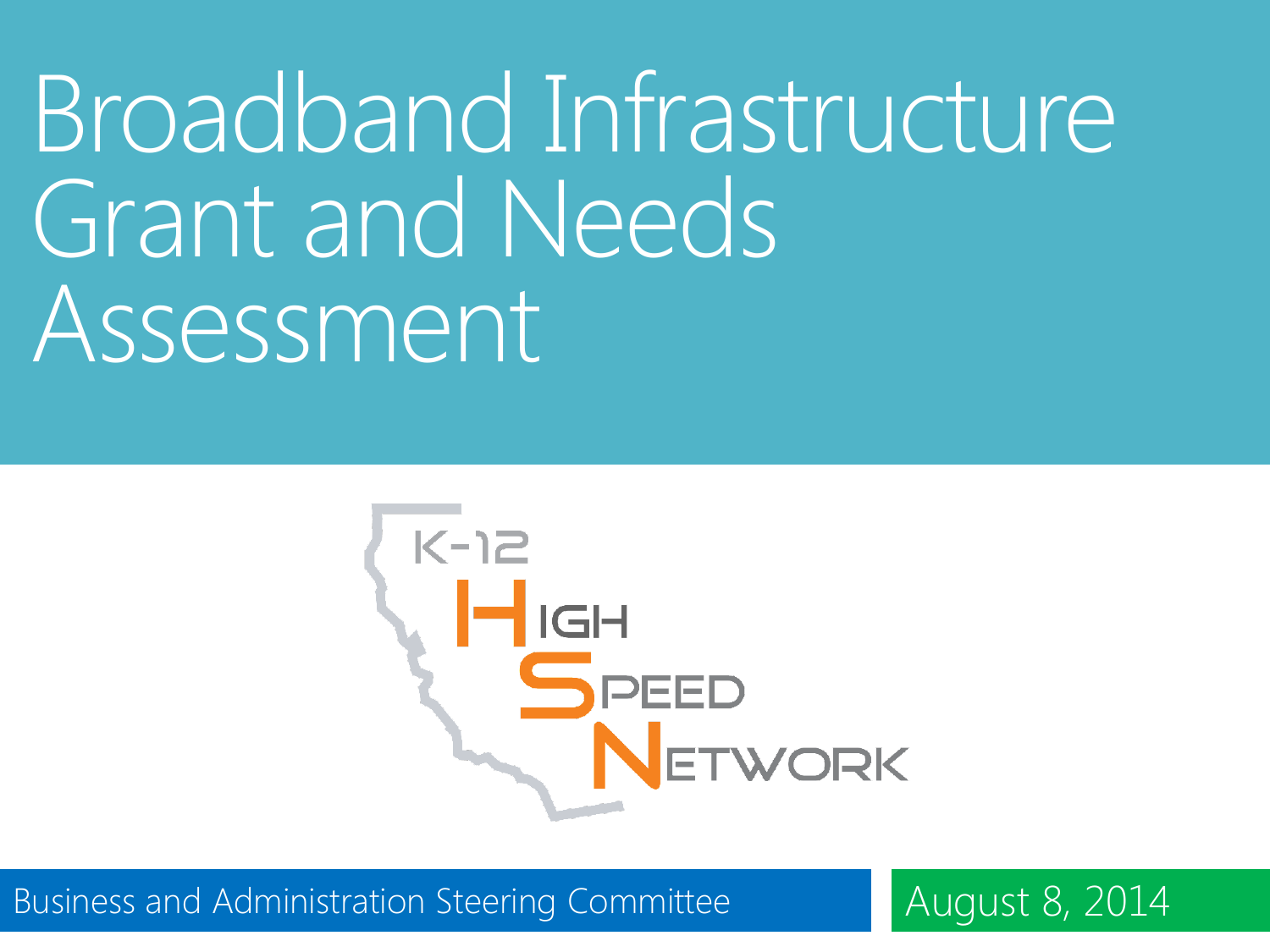## Today's Presentation

- 1 Background
- 2 Broadband Infrastructure Grant
- 3 Statewide Report on Connectivity
- 4 Roles for County Offices of Education
	- 5 Timelines
- 6 Key Challenges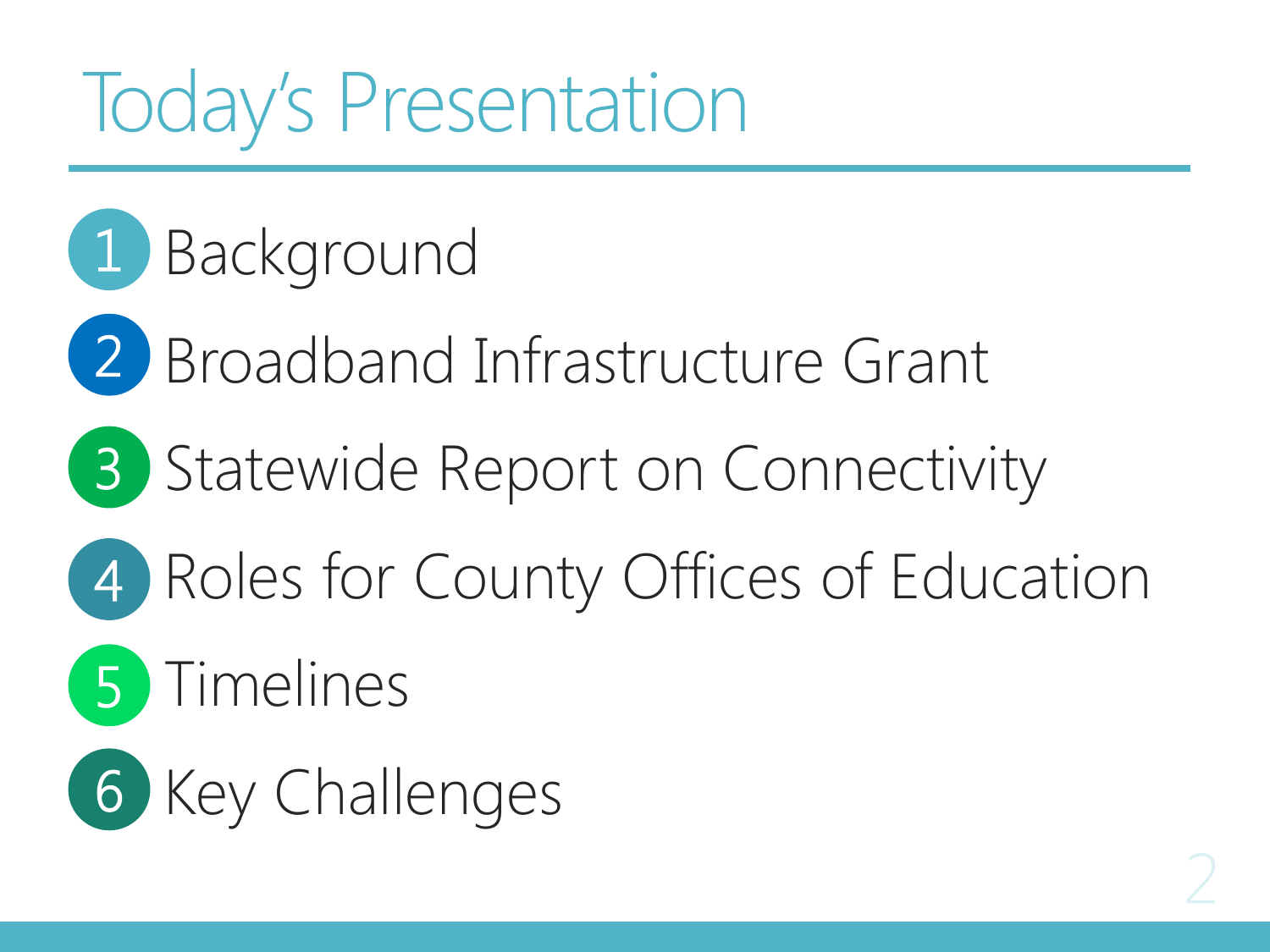Included in Senate Bill 852, are one-time funds to assist school districts in enhancing their network connectivity, specifically the "last mile" connection in order for them to be successful during the 2014-15 computer assessments. To accomplish this work, the Broadband Infrastructure Grant program will be established.

A second component of the work calls for a Statewide Report on network infrastructure to, and within, schools in order to better understand the gaps and the resources needed to close them.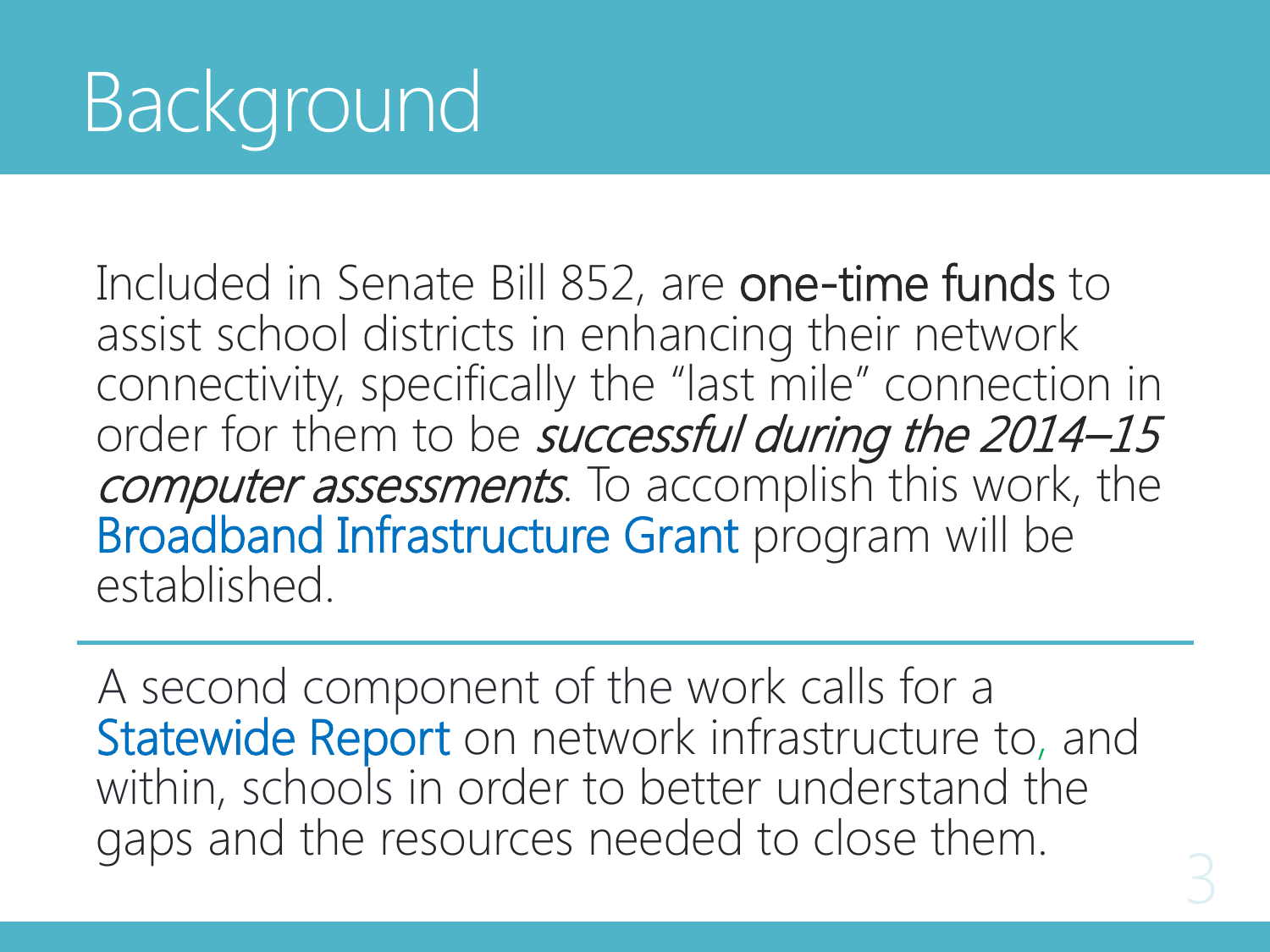### Broadband Infrastructure Grants (BIG)

A grant process is being developed so Local Educational Agencies (LEAs, to include direct funded charter schools) may apply for funds to address network infrastructure (i.e. last mile) gaps, giving a priority to those hardship cases that need immediate assistance in order to implement the 2014–2015 computer-based assessment.

Specifically, eligible school sites will have experienced one of three situations during the Spring 2014 SBAC Field Test:

- 1. School site was unable to administer field tests due to inadequate connectivity.
- 2. School site tested students, but was required to move tested students to an off-site testing location (or other school campus).
- 3. School site tested students, but was required to stop all other online activities to do so.

As a condition of receiving grant funding, LEAs shall commit to supporting the ongoing costs associated with improved Internet infrastructure.

As a condition of receiving grant funding, LEAs shall utilize subsidy programs such as E-rate and CTF for future expenses.

In addition, internal network enhancements (switches, routers, wireless, cabling, conduit) to qualifying school sites will be funded.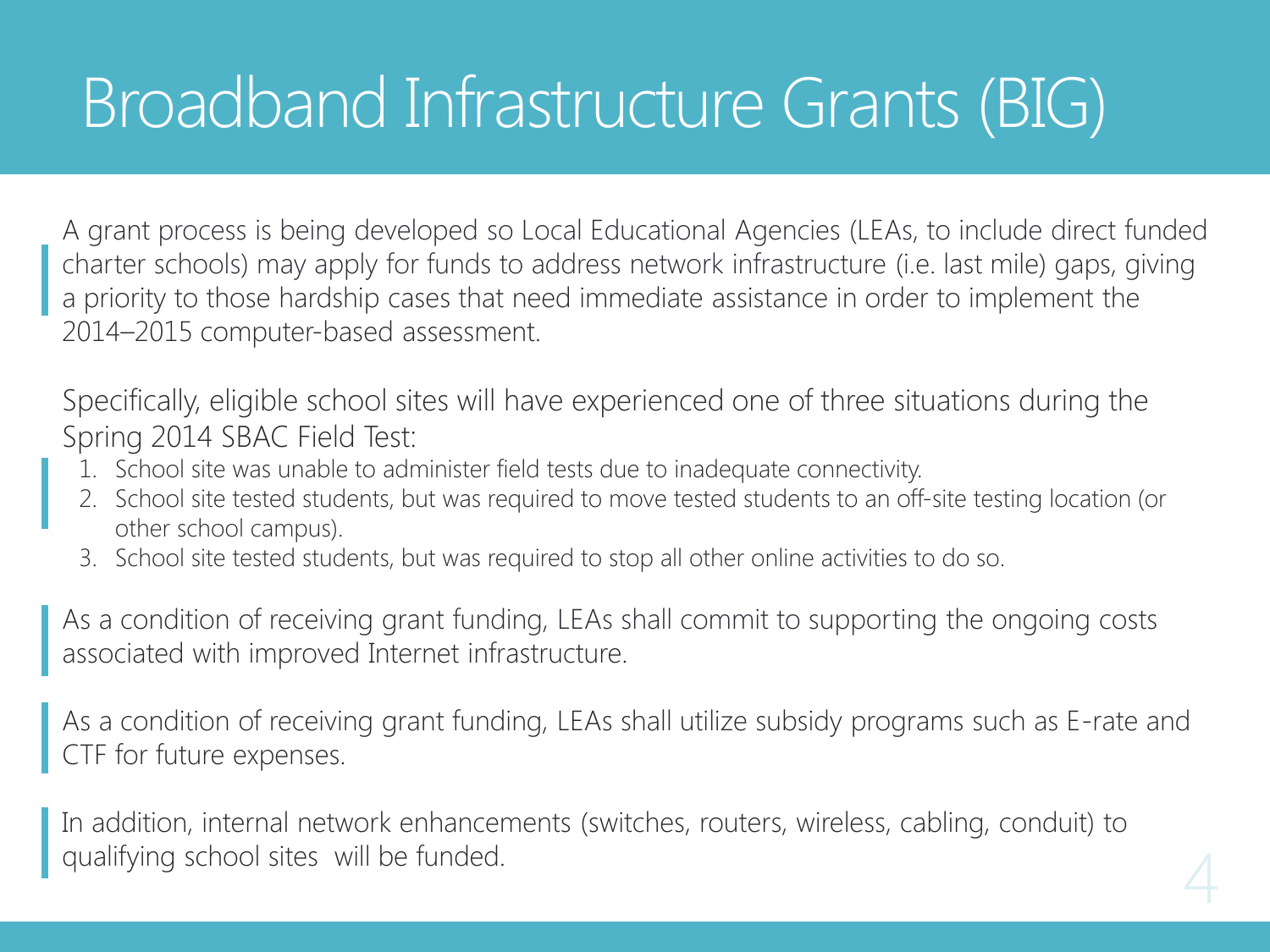Broadband Infrastructure Grants (BIG)

- Approximately \$26.7M one-time funds
- Grants are non-competitive
- Request for Applications (RFA)
	- The process will be online
	- One application per school site
	- LEA's may apply for multiple-sites; each site will require a separate submission – ranked and scored independently
	- Consortium applications are allowable
- RFA will be released August 18 and will close September 26<sup>th</sup>. A Letter of Intent will be due August 29<sup>th</sup>. The LOI is requested and valuable to planning, but not mandatory. Applications with no LOI will be reviewed.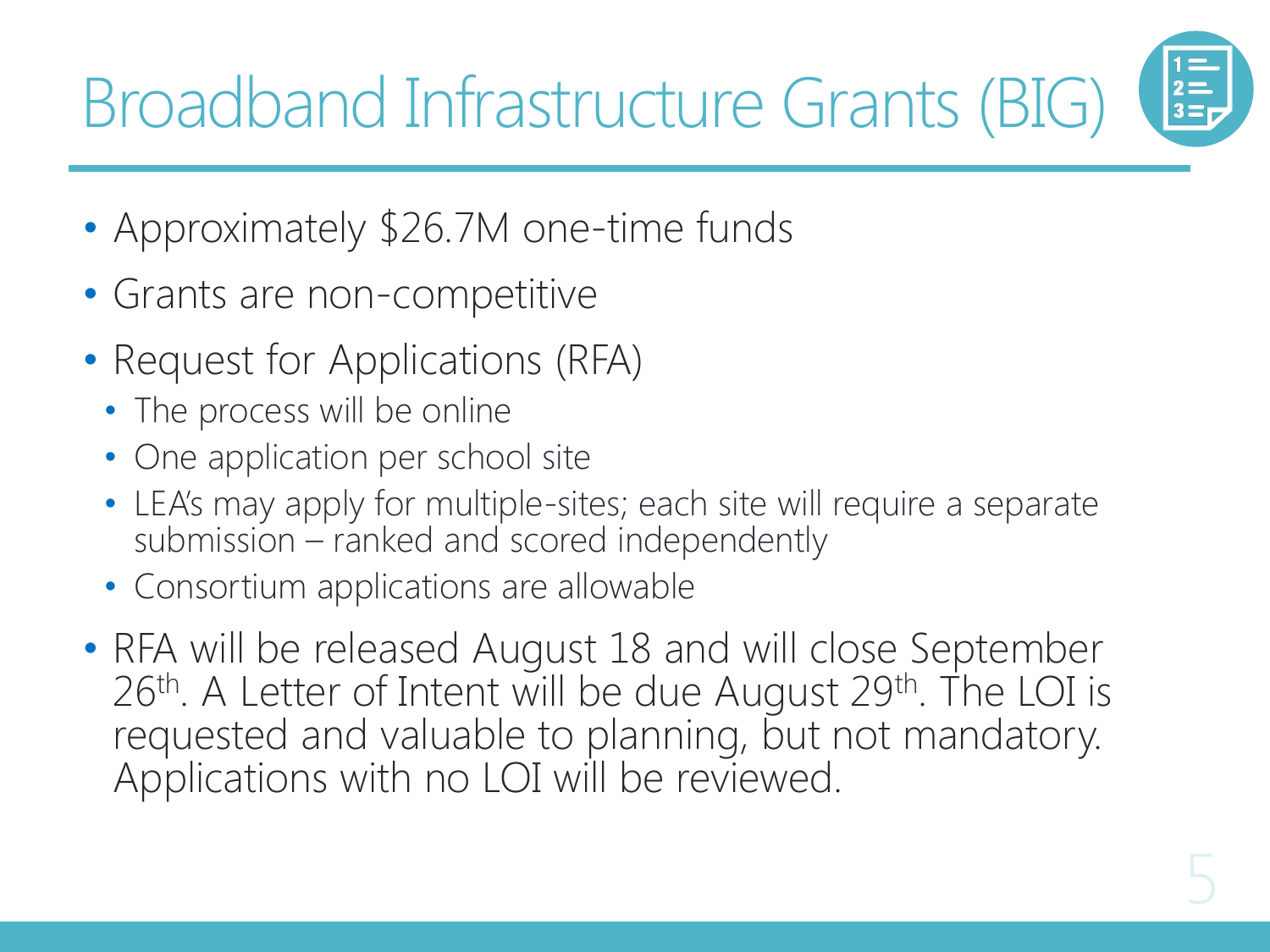

- Grant funds will be prioritized and awarded based upon established criteria developed by California Department of Education (CDE), State Board of Education (SBE) and K12HSN with input from other statewide organizations such as ACSA, SSDA, CETPA, CUE, etc.
- Rubric is being designed to score applications (per school site)
- Panel of reviewers will be assembled to score applications in October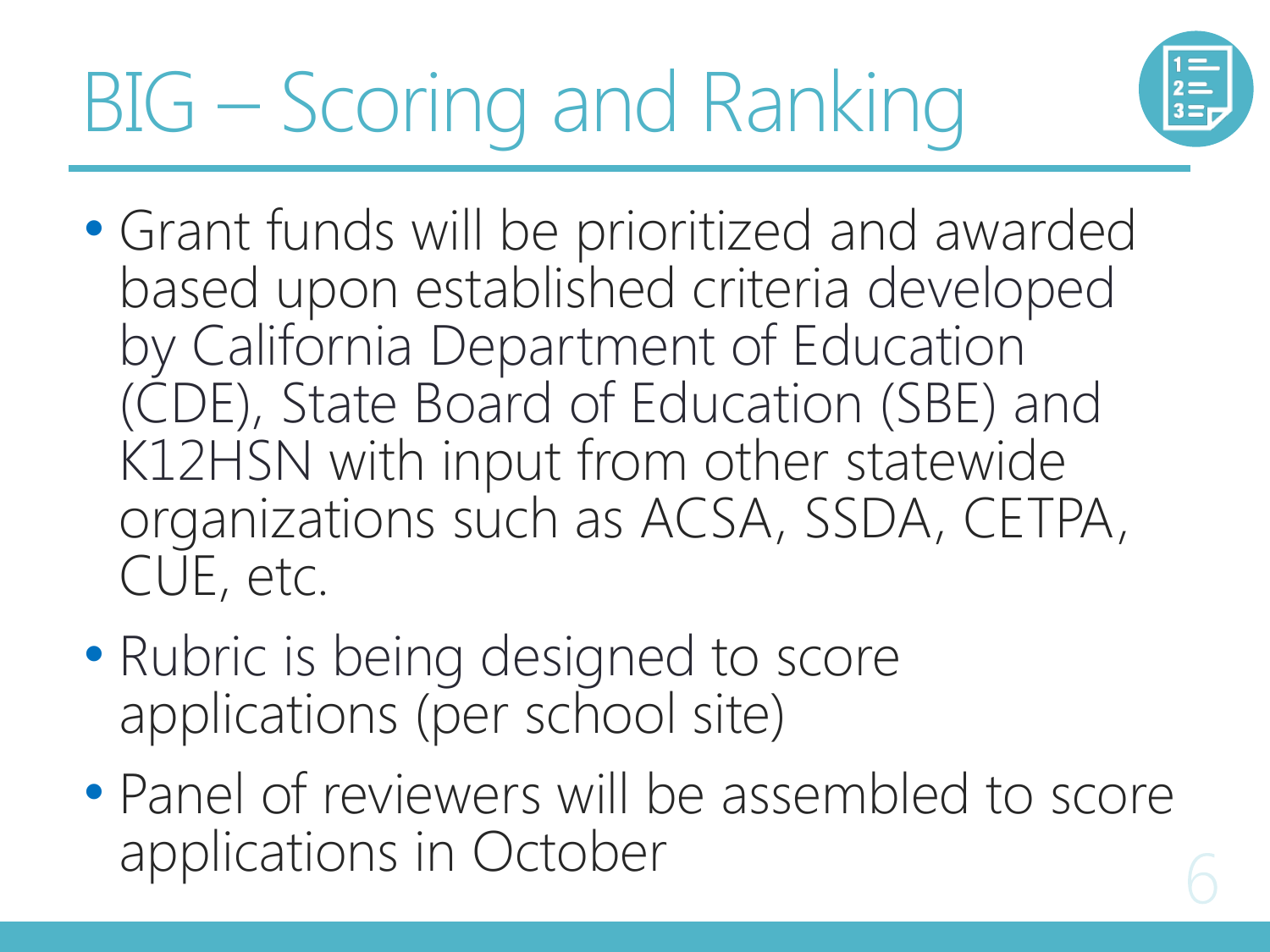



- If insufficient funds are available to award all applications that receive a qualifying score, a funding priority ranking will be applied until all funds are exhausted.
- Grant funds will be prioritized to last mile network connectivity infrastructure to school sites that fall under the first priority for critical need.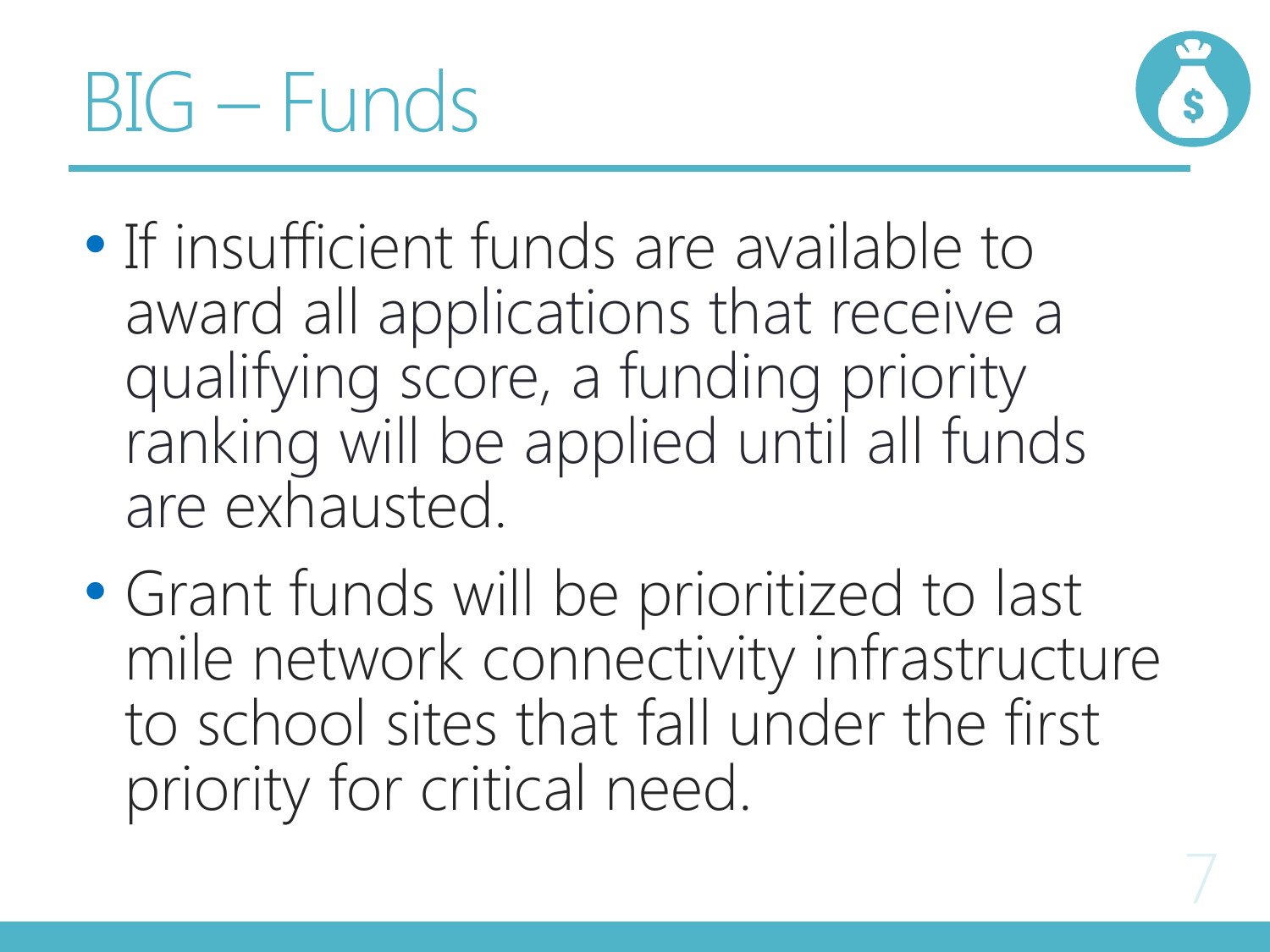### Statewide Report on Connectivity

- The Governor's 2014–15 budget calls for the completion of a statewide report on K-12 network connectivity by the K-12 High Speed Network (K12HSN) in consultation with the CDF and SBF.
- This report shall be completed by the K12HSN, in consultation with the CDE and the SBE, by March 1, 2015, and submitted to the Department of Finance, the Legislative Analyst's Office, and the budget committees of each house of the Legislature.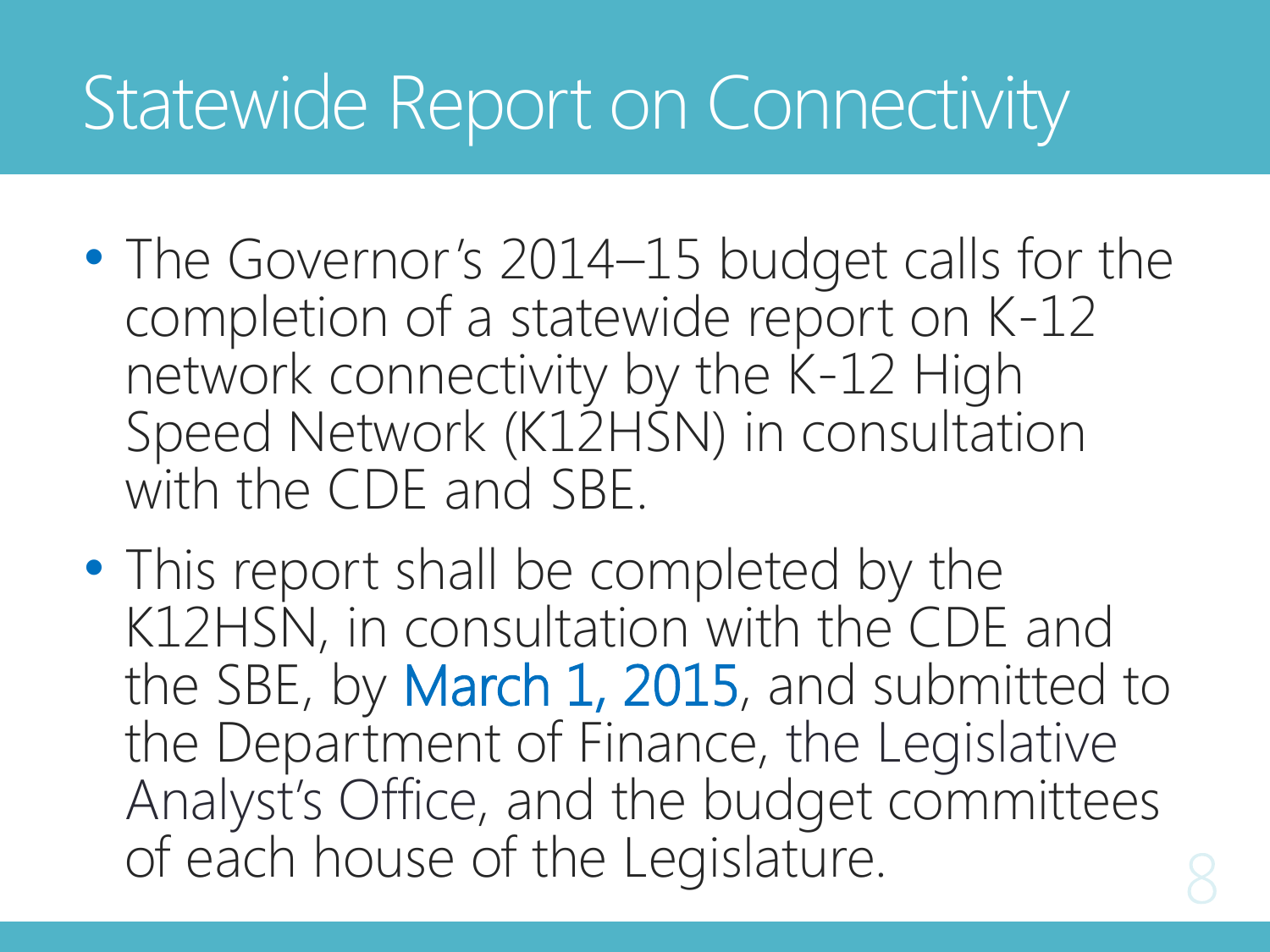

- The report will include a detailed estimate of the costs associated with upgrading Internet infrastructure to implement the computer-based assessments.
- This includes an assessment of local area network resources and wireless coverage within the school campus.
- The needs assessment tool will be online and currently has approximately 60 questions to collect the data points required for the report.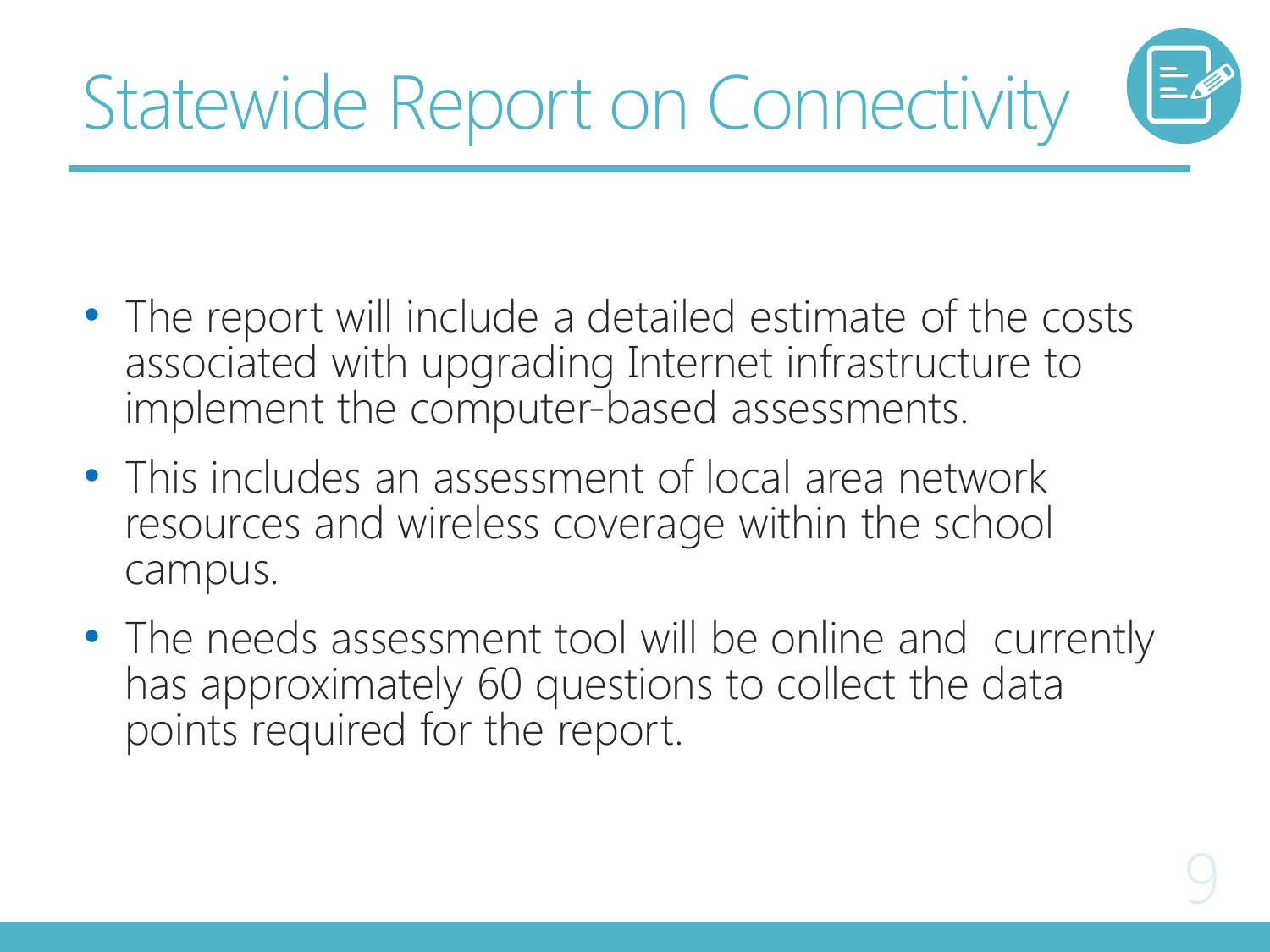

- The report will include a sample of schools sites to collect network infrastructure information using a 95 percent confidence level with a 4 percent error rate, which will engage approximately 700 sites for the State.
- The school site sample will include very small, small, medium and large schools equitably distributed throughout the 58 counties in the State.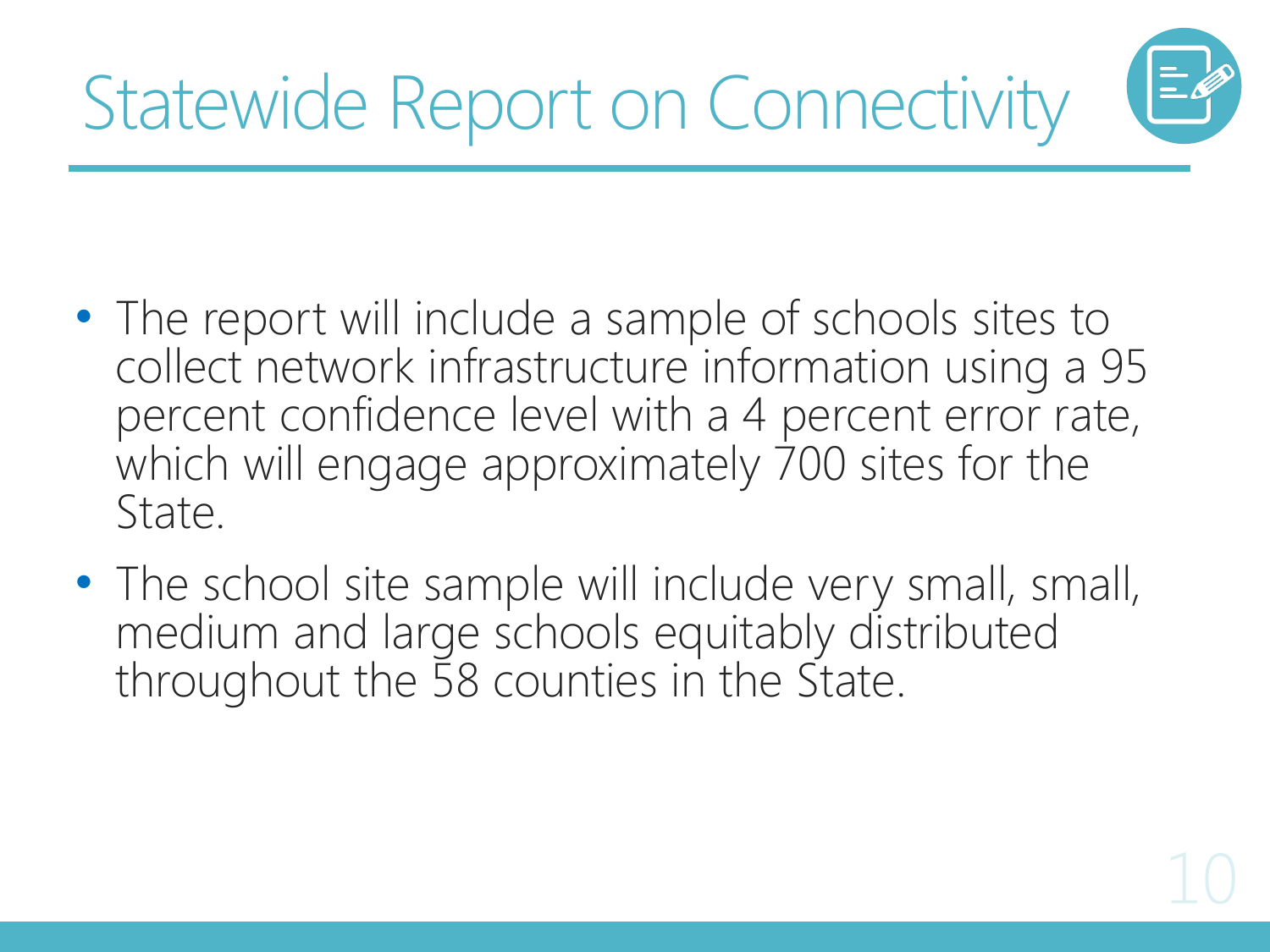# Roles for County Offices (COEs)

#### Broadband Infrastructure Grant

- Provide assistance to LEAs that plan to apply for grant funds through the application process to include:
	- 1. Technical Expertise
	- 2. Information on costs (to enhance connection to district or COE)
- Assist K12HSN with the due diligence process for information submitted by LEAs.
- Collaborate with telecommunication carriers to explore suitable options for LEAs with sites in need
- Participate in the reviewer panels.
- Encourage LEAs to apply and submit their information.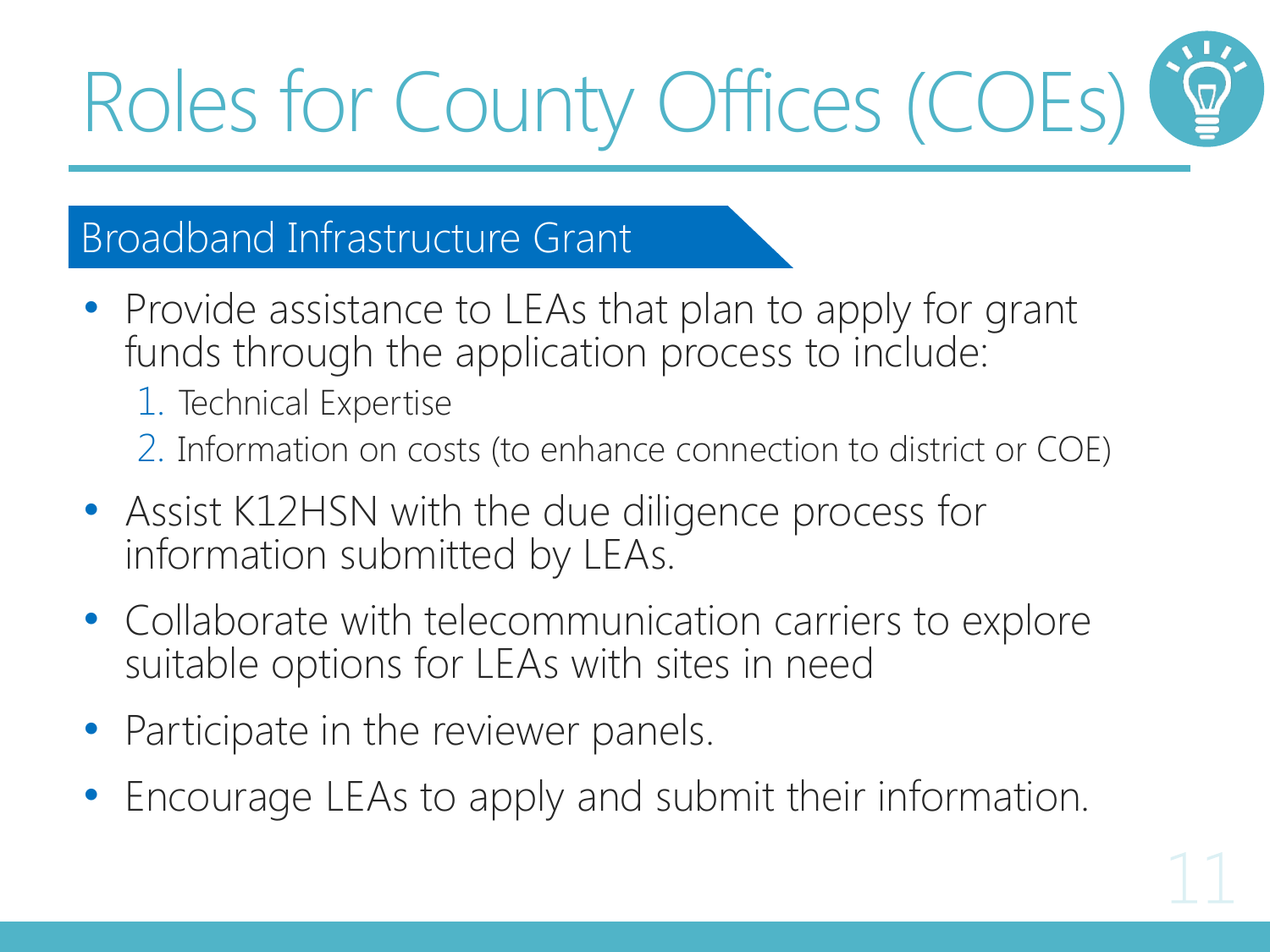## Roles for County Offices (COEs)

#### Statewide Connectivity Report

- Coordinate data collection to a sample of school sites within their County.
- Enter the assessment information in the online data collection system.
- Collect assessment information from LEAs via phone, email or by site visit where appropriate.
- Analyze current broadband capacity and the internal network to determine what broadband infrastructure is available.
- Assist with obtaining network performance measurements such as bandwidth utilization and latency.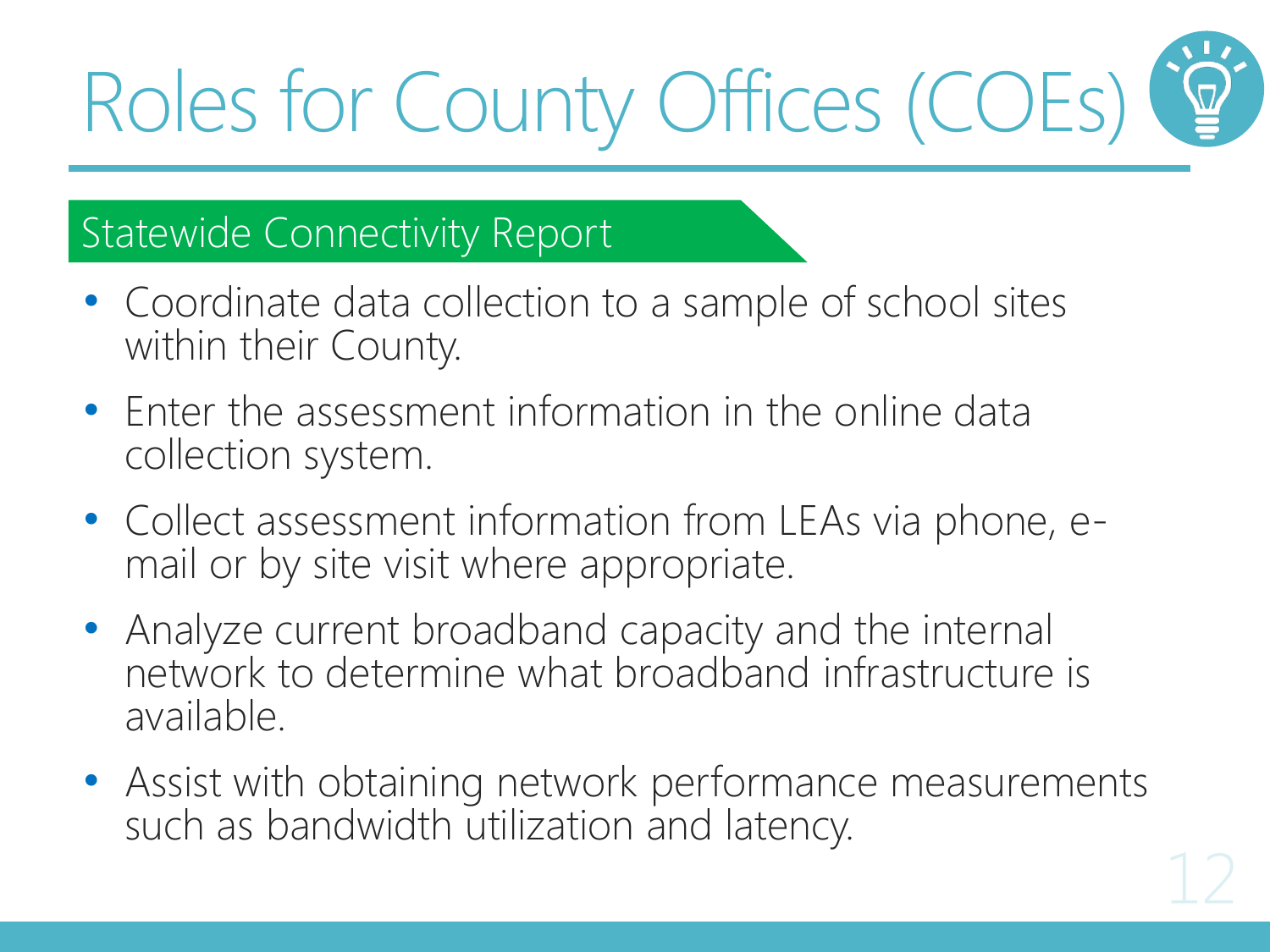## Roles for County Offices (COEs)

#### Statewide Connectivity Report Cont'd

- K12HSN would work with each COE to determine the level of participation and design an agreement to meet the needs of the grant program and the statewide report for their County.
- It is anticipated that COEs will be reimbursed for their expenses to assist with this work.
- COEs will assist LEA's to determine network enhancements required at the District or COE to accommodate the enhanced capacity of the sites. These costs should be included as part of the school site application.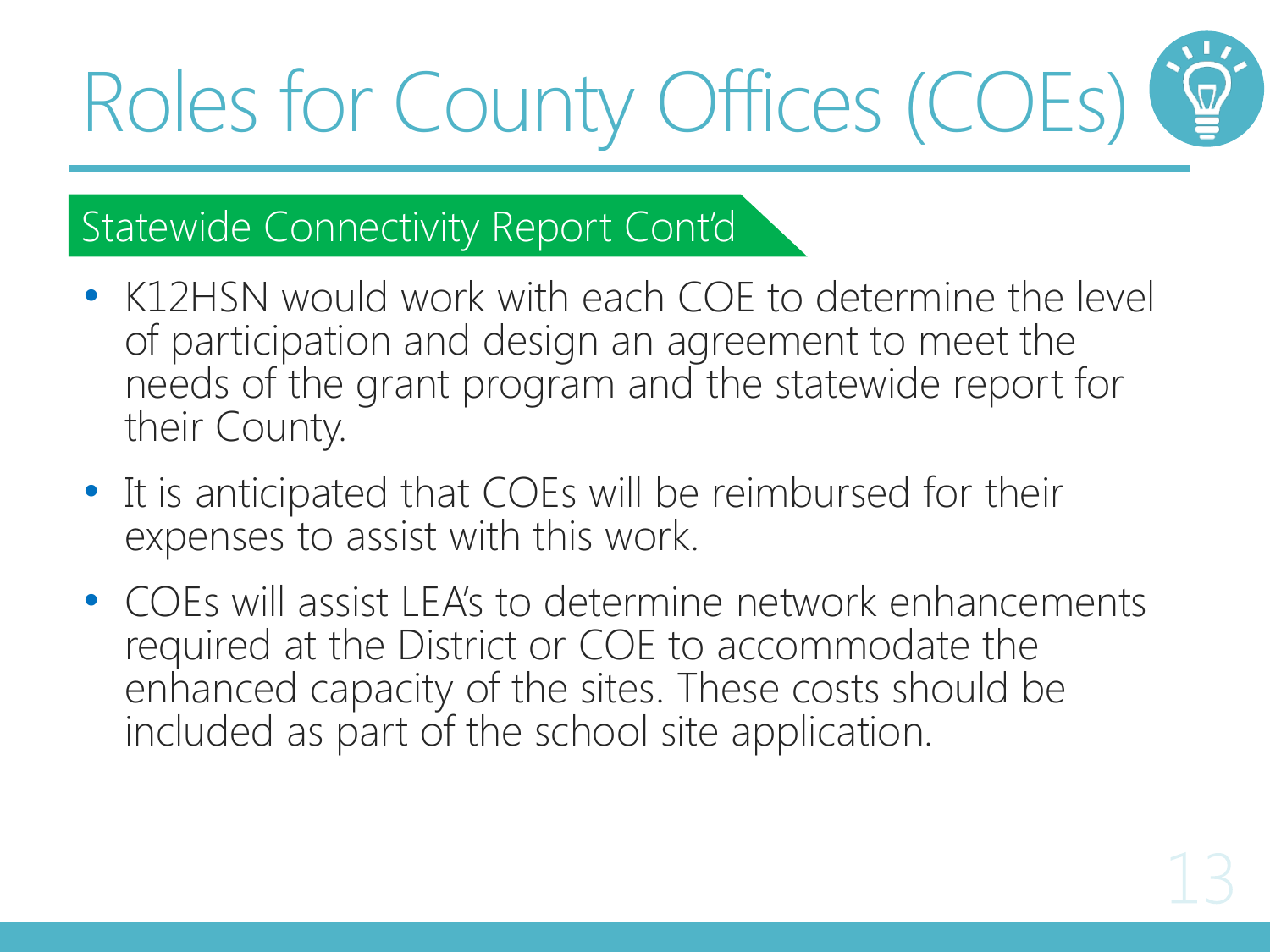### Finalize Grant App. + Needs Assessment July 2014

#### Broadband Infrastructure Grants

- BIG Grant Application Window August Sept 2014
- BIG Scoring & Due Diligence **Canada Contract Contract Provider** 2014
- ergies BIG Grant Awards November 2014
- BIG Implementation **EXACTE 10 Nov June 2015**

#### Statewide Connectivity Report

- Data Collection/Needs Assessment August Dec 2014
- Report Development Dec Feb 2015
- **Connectivity Report Released March 2015**
- Final Program Report to the Legislature March June 2015



## Timeline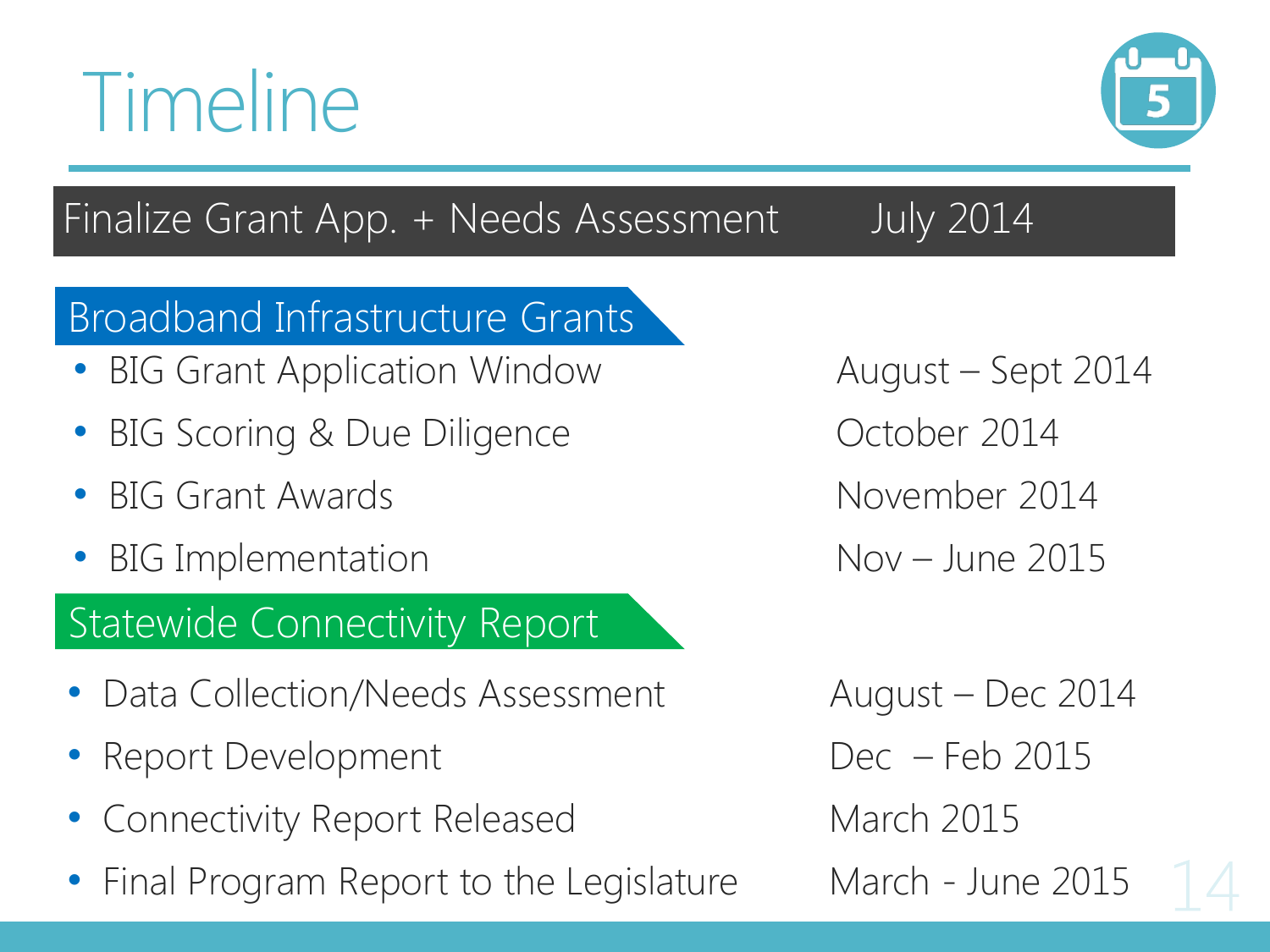## Key Challenges



- Aggressive timeline
- Determining costs for the last mile connectivity in rural and remote areas (hard to serve).
- Aligning with LEAs procurement cycles and meeting bidding and subsidy program requirements.
- Capacity of LEAs and vendors to deliver services so that testing in March is successful.
- Addressing the needs of Charter Schools.